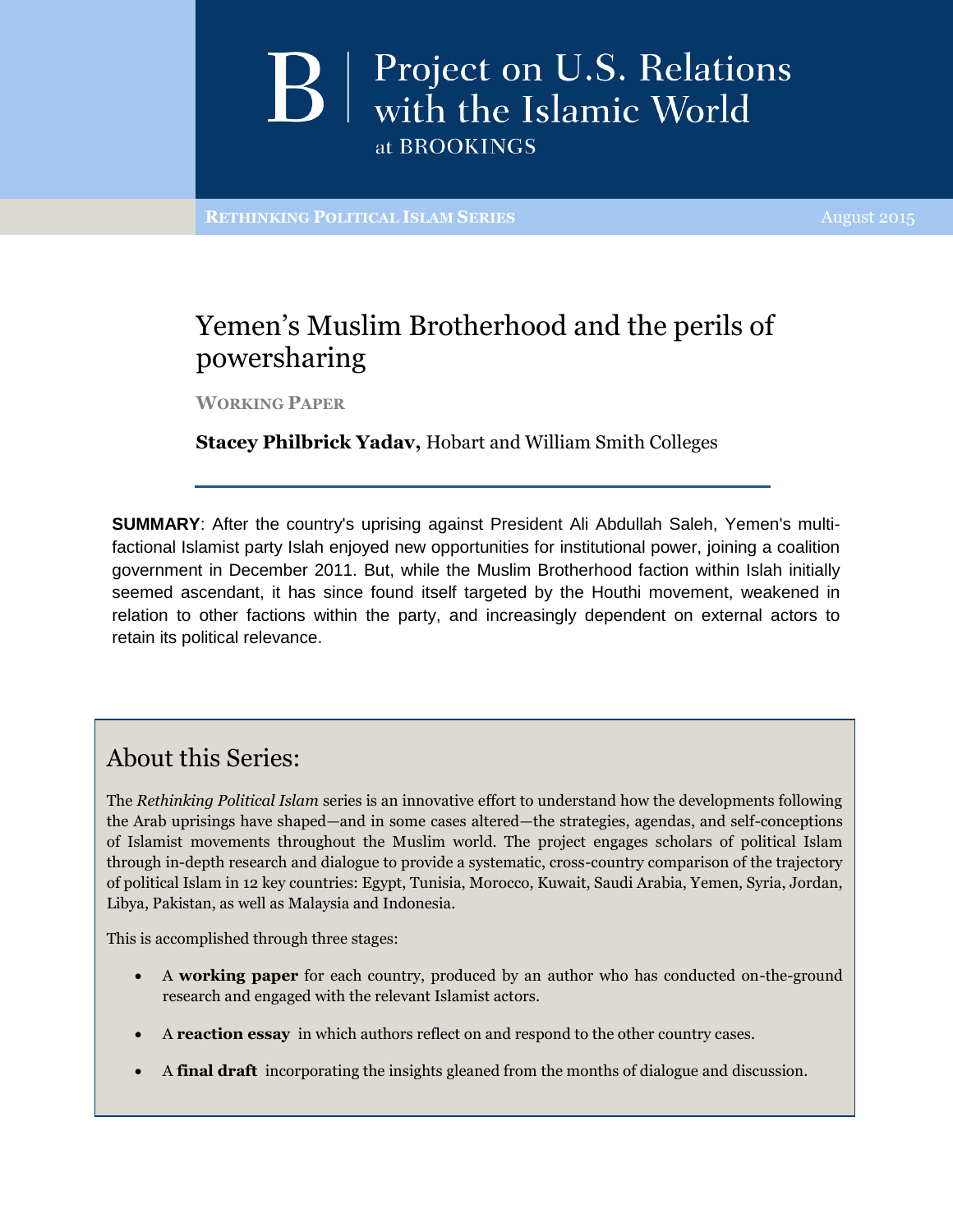# **BROOKINGS**

The Brookings Institution is a nonprofit organization devoted to independent research and policy solutions. Its mission is to conduct high-quality, independent research and, based on that research, to provide innovative, practical recommendations for policymakers and the public. The conclusions and recommendations of any Brookings publication are solely those of its author(s), and do not reflect the views of the Institution, its management, or its other scholars.

Brookings recognizes that the value it provides to any supporter is in its absolute commitment to quality, independence and impact. Activities supported by its donors reflect this commitment and the analysis and recommendations are not determined by any donation.

Copyright © 2015 Brookings Institution

BROOKINGS INSTITUTION 1775 Massachusetts Avenue, N.W. Washington, D.C. 20036 U.S.A. www.brookings.edu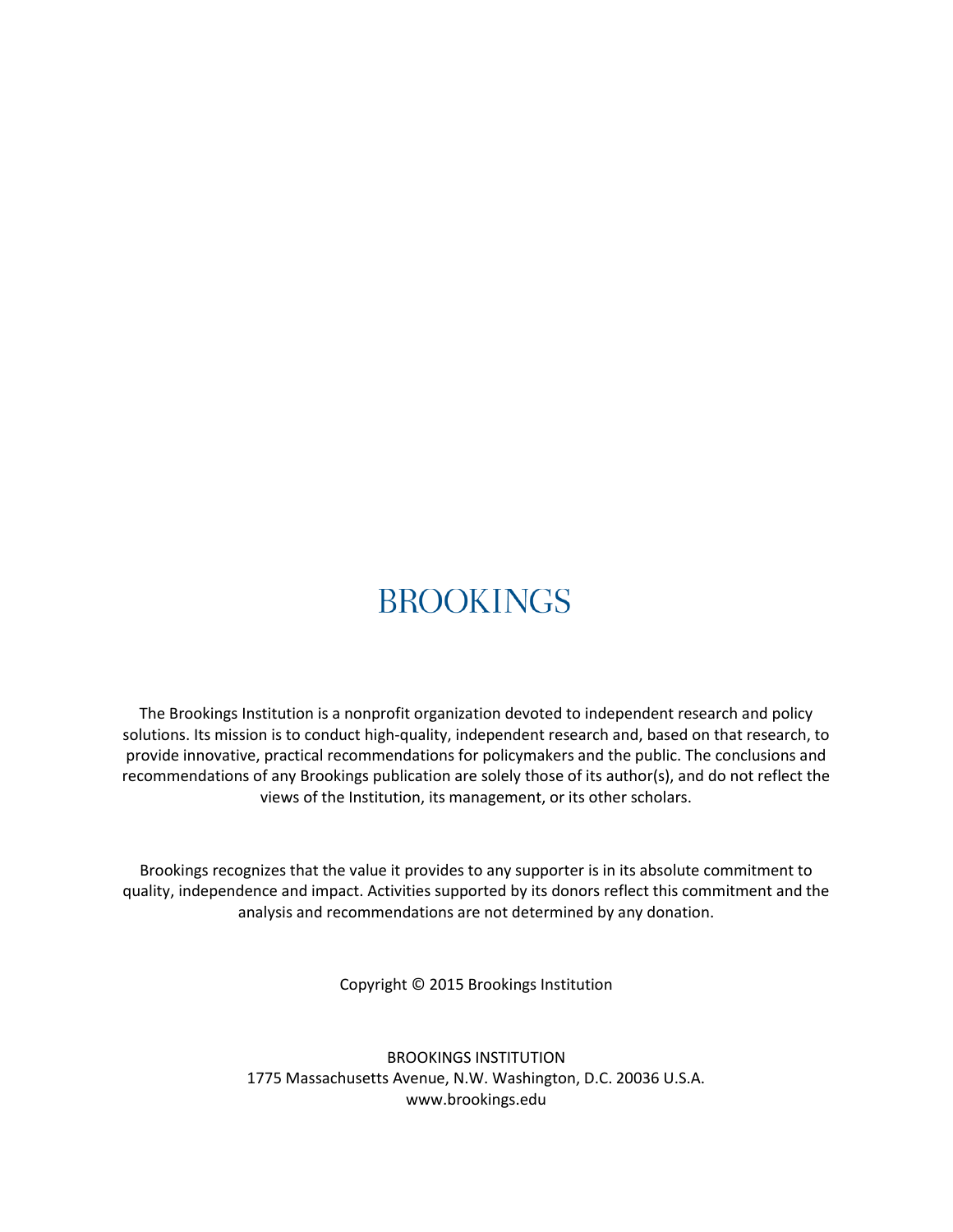For the better part of twenty years, Yemen's sociopolitical landscape was substantially shaped by the relationship between its largest Islamist party, the Yemeni Congregation for Reform (Islah), and the regime of former President Ali Abd Allah Ṣaliḥ. The 2011 uprising and ensuing transitional process and descent into war has altered the position of Islah, by multiplying the major players, shifting domestic alliances, and reducing the significance of partisan politics at the center in relation to armed conflicts and populist pressure from the periphery.

The changing role of Yemen's Islah party offers important lessons not only for those interested in mapping Yemen's domestic politics, but also for the study of Islamism more broadly. It speaks to the pressures that many reformist Islamist parties face in the revolutionary (and counterrevolutionary) climate of 2011 and its aftermath, balancing emerging opportunities for institutional power with extra institutional challenges to the party's relevance on the ground. Such pressures include the party's ambiguous position in wider populist mobilization, a murky relationship between the party's Salafi right flank and extremist organizations like al-Qaida in the Arabian Peninsula (AQAP) and the Islamic State (IS), and the impact of a fraught regional climate in which Muslim Brotherhood-allied parties face uncertainty and, in some cases, outright suppression.

Before the 2011 uprising and in the challenging years since, Islah has remained adaptive and dynamic, pursuing a strategy of self-preservation. Yet this has come at some cost, particularly for centrist Muslim Brotherhood members within the party. While the party has an ideological hard core of party leaders with clear Muslim Brotherhood ties, those working in this tradition have never been unconstrained in their ability to pursue their prerogatives. Instead, they have needed to be ever mindful of a Salafi flank within the party that has consistently flirted with other centers of power, and a tribal faction with access to regime largesse and considerable independent resources. Added to this challenge has been the party leadership's post-2011 reliance on external patrons and international organizations to maintain its political position in light of its waning domestic relevance and in the context of war.

Thus to the extent that its central political leadership has grounded its politics in precepts derived from the Egyptian Muslim Brotherhood, it is fair to consider Islah a Brotherhood affiliate. Yet there are limits to this interpretation. On the one hand, Yemen's greater political openness in the 1990s and 2000s gave the Yemeni Brotherhood organizational opportunities that many others throughout the region, and certainly those in Egypt, lacked. On the other hand, the Brotherhoods' necessary (and politically costly) relationships with other factions within the party mean that this leadership has never been fully in command of Islah. This is an important reminder to approach Islamist organizations not as ideological monoliths, but as networks of actors situated in specific contexts, and to inquire as much into their allies and their adversaries (both within and across organizations) in order to better capture the dynamism that characterizes their decision-making and to map possible future trajectories.

Taking this approach to Islah reveals ways in which the Yemeni Muslim Brotherhood has adapted to survive decades of authoritarian encroachment, but also shows why they struggle to navigate the tumultuous politics of a collapsing transitional process today. Ultimately, this is not simply – or even largely – about the Islamist ideology of the Muslim Brotherhood, but speaks to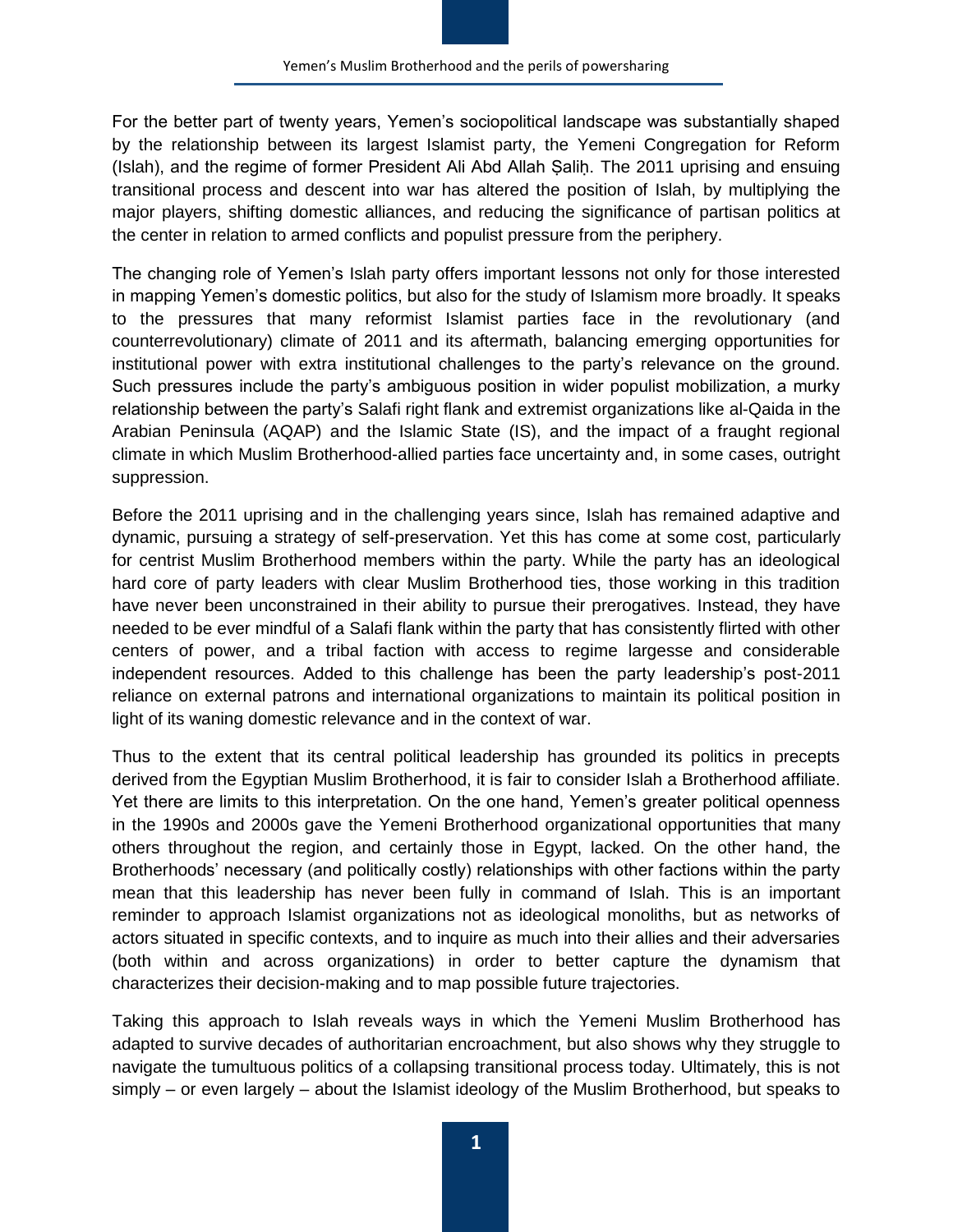the declining relevance of formal institutional processes as the arbiter of political power in post-2011 Yemen (as elsewhere in the region). Islah poses the question, then, of what happens to reformists in moments of more radical change.

#### **Islamism Before Unification**

 $\overline{\phantom{a}}$ 

Because the Republic of Yemen only came into being as a single unified state in 1990, organized Islamism is grounded in different institutional histories and patterns of state-society relations and "Yemeni Islamism" is far from a single political phenomenon. The intra-Yemeni regionalism that remains a significant fault line today is intimately interwoven with the story of Yemeni Islamism as well.

Yemenis from North and South were exposed to Muslim Brotherhood ideology through scholarly and political interactions with Hasan al-Banna and his followers in Cairo and Beirut in the 1940s, but the ideological lessons derived from these interactions tended to be of a generically republican and post-colonial nationalist variety.<sup>1</sup> Yemenis influenced by al-Banna criticized the legitimacy of the Zaydī Imamate in the North and British colonial rule in the South, but this critique was neither the sole purview of Islamists, nor was it particularly sectarian in flavor, with Zaydī Shiite and Shafi'i Sunni intellectuals alike seeking guidance from their more organized and politicized Egyptian brethren. In part, this was a reflection of the doctrinal closeness between the Sunni traditions of the Shafi'i school and Zaydī Shiism, and the practical history of integration between members of the two communities. Indeed, Leftism was, and for many years remained, a more significant target of Islamist mobilization than sectarian animus. Following the establishment of a republican regime in the Northern Yemen Arab Republic (YAR), an organization led by students of the more radical Brotherhood of the 1960s was promoted by the nascent republican regime as a counter to real and perceived threats of Leftist interference from the South and the Southern-backed National Democratic Front.<sup>2</sup> This "Islamic Front" functioned as an auxiliary to the emerging state in the YAR, but given the weakness of representative institutions in the YAR at the time, functioned as neither a party nor as a broad-based social movement.

In the 1980s, North Yemen's leadership of the Islamic Front was gradually incorporated into and empowered by the institutions of the YAR's developmental state. Islamists carved out distinct ideological space under the wide tent of the General People's Congress, even in the absence of formal partisan competition. President 'Ali 'Abd Allah Ṣāliḥ drew several future leaders of Islah into his governing apparatus, most notably Shaykh 'Abd al-Majīd al-Zindāni, a prominent Salafi Islamist, and Shaykh 'Abd Allah bin Husayn al-Aḥmār, paramount *shaykh* of the Hāshid tribal confederation, whose attraction to Islamism was largely driven by his social conservatism and

<sup>1</sup>J. Leigh Douglas, *The Free Yemeni Movement, 1935-1962.* (Beirut: American University in Beirut Press, 1987), 124. For an elaboration in this point, see Sheila Carapico's discussion for Free Yemeni and Muslim Brotherhood

convergence around publication of the Sacred National Charter in 1948. Sheila Carapico, *Civil Society in Yemen: The Political Economy of Activism in Southern Arabia* (Cambridge: Cambridge University Press, 2007), 98.

 $2$  According to Dresch, al-Qubātī was among those expelled from Cairo following the Nasser regime's execution of Sayyid Qutb. Paul Dresch, *A History of Modern Yemen (*Cambridge: Cambridge University Press, 2001), 246, n58.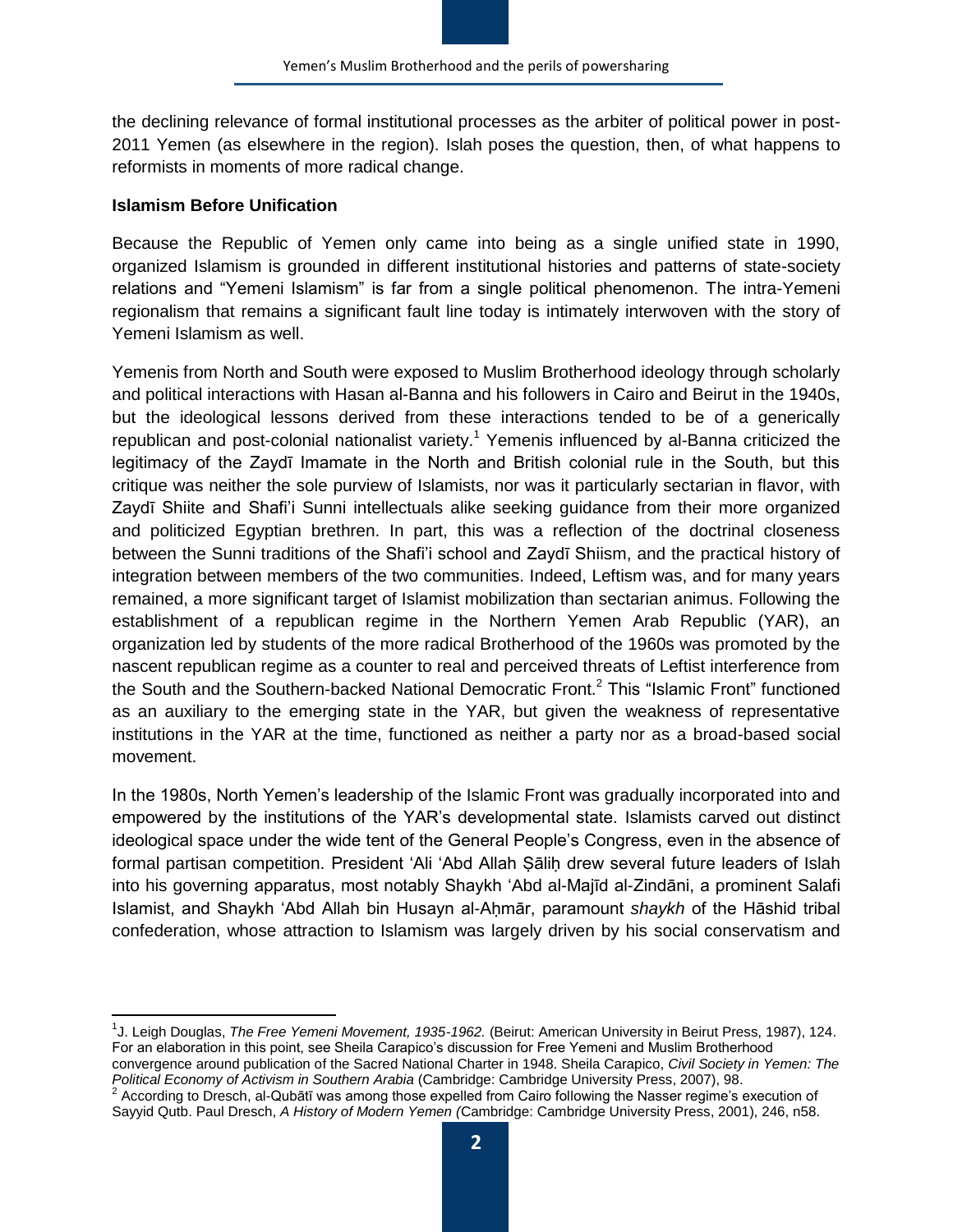material ties to Saudi Arabia.<sup>3</sup> President Sālih also appointed the most prominent member of Yemen's Muslim Brotherhood, Yassīn 'Abd al-'Aziz al-Qubāti, to head the Ministry of Education.<sup>4</sup> A Brotherhood-affiliated paper was established in 1985, and when internal elections within the ruling General People's Congress were adopted within the GPC Consultative Council in 1988, Islamists associated with the Brotherhood won six out of seven constituencies.<sup>5</sup> As one scholar of the period remarked, "it was clear, even in the muddled conditions of no explicit parties or party platforms and of large numbers of candidates, that people wished for a change. In San'a the Islamists seemed those who might promote such change."<sup>6</sup>

It was from this internal faction within the ruling party that the future leadership of Islāh began to coalesce by the late 1980s. The unification of North and South Yemen in 1990 provided a major institutional incentive for their formalization, even as the very concept of *hizbīyya* drove a wedge in Islamist ranks.<sup>7</sup> Senior Salafi figures rejected the notion of partisanship in favor of a more quietist dawa, but Muslim Brotherhood members were keen to seize the opportunities offered by new multiparty competition to advance a political agenda capable of shaping state and society. Lacking a solid enough social foundation at the point of unification, Brotherhood leaders aligned with those Salafis who could countenance party-building (like al-Zindāni), as well as tribal figures like Shaykh 'Abd Allah. Several tribal and Salafi figures had ties to President Sālih and others within the ruling party, but they also enjoyed popular support far greater than that of the Brotherhood leaders, who could command only a modest following in major cities and on university campuses. Many of the tribal figures were of Zaydi background, and the Salafi and Brotherhood wings had different visions of the relationship between state and society, making this a messy, uneasy grouping. But as their strong showing in the 1993 election would indicate, the three factions that jointly comprised Islah together could pose a formidable threat to the Yemeni Left, while helping to further cement Northern dominance in Yemen's political elite.

#### **The Unity Regime and Islah's Adaptive Islamism**

Governing in coalition with Sālih's GPC, the Muslim Brotherhood spent much of the 1990s under the Islah tent, building an organizational base on a nationwide level by mobilizing on university campuses and via the parallel institution of the Islah Charitable Society, one of only two genuinely national NGOs with branch offices in every governorate. The early decision of many Salafis to reject *hizbīyya* divided Yemen's Salafi movement and strengthened the position of the Brotherhood within the new party apparatus, as they laid claim to leadership roles. While the biggest names in the party remained Shaykh al-Zindāni and Shaykh 'Abd Allah al-Ahmar  $$ with each representing important sources of mobilizational power on the ground – the Brotherhood designed and articulated party platforms, represented the party at interpartisan

 3 As an indication of the limits of arguments about sectarianism, the Aḥmars are traditionally Zaydi, yet Shaykh ʿAbd Allah was one of the founding members of the presumptively Sunni Iṣlāḥ party and his son Hamīd is one of its leaders – and leading financiers - today.

<sup>4</sup>Michaelle Browers, *Political Ideology in the Arab World: Accommodation and Transformation* (Cambridge: Cambridge University Press, 2007), 141-142.

 ${}^{5}$ Dresch, 175-176.

<sup>6</sup>Dresch, 176.

<sup>7</sup> Lit. partisanship, but connoting a form of division among Muslims likely to provoke *fitna* within the *umma.* The decision to participate in an imperfect system was a wedge issue, as it has been among Islamists elsewhere, and many Salafis opted not to participate in partisan politics they decried as a form of *hizbīyya.*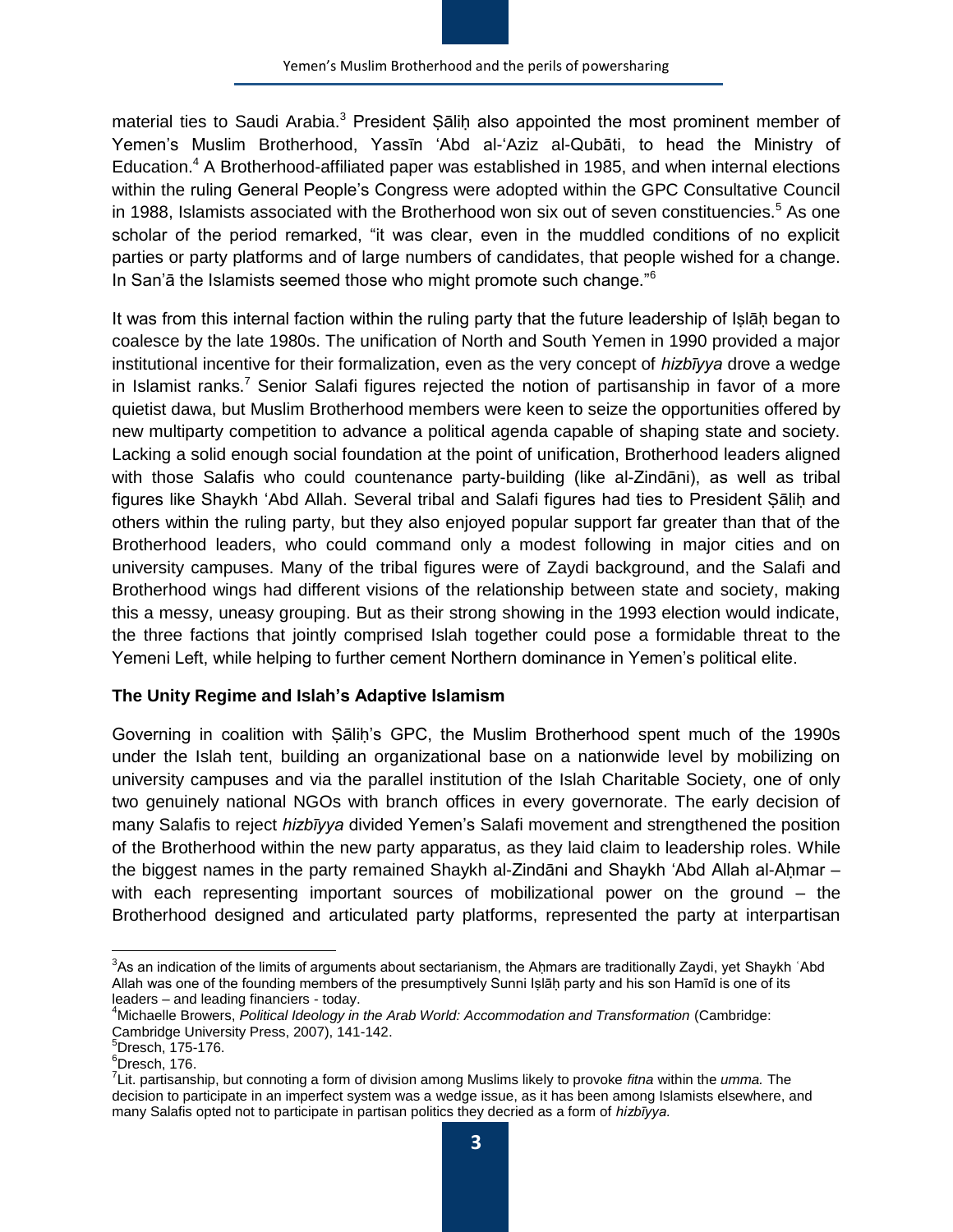functions, and did the organizational heavy lifting involved in party-building, moving quickly to develop branch offices and youth movements in every governorate of the country. Meanwhile, Salafis aligned with Islah engaged in heavily politicized dawa through a series of tertiary educational institutions and al-Zindani's Al-Imān University, relying on the party's cooperative relationship with the GPC to stave off Leftist demands for curricular oversight that might inhibit their evangelism.

Islah's effort to build a national base should be understood not only as an expression of Brotherhood leadership, but also in relation to its Northern social composition. The party's *de jure* independence in the early 1990s only thinly masked its *de facto* role as part of a socially conservative Northern bloc. The combined legislative impact of Islah and the GPC after 1993 gave "the North" a dramatic majority in the parliament, fueling the Southern leadership's anxiety and ultimately contributing to the conditions of civil war in 1994. While Brotherhood leaders were not the driving force behind the deployment of the armed Islamist auxiliaries that supported the North during the fighting, they lacked the capacity (and perhaps the will) to reign in targeted violence in the South.

Islah's transition from regime ally to adversary unfolded in fits and starts over the remaining years of the 1990s. It participated in a governing coalition until after the 1997 parliamentary elections, when ministers began to resign in protest against the (predictable) encroachments of the Ṣāliḥ regime. Still, Islahi criticism of the regime was not universal, nor did its entire senior leadership articulate the same view. The shift toward opposition to the Sālih regime was greatest among Brotherhood members, who initiated cross-ideological cooperation without the support of senior tribal and Salafi figures, deepening tensions between party factions. Both al-Zindāni and Shaykh al-Ahmar endorsed President Ṣāliḥ's first bid for direct presidential election in 1999, against vociferous opposition from disenchanted Muslim Brotherhood members.

By the early 2000s, the Brotherhood faction within the party could begin to count on the effects of its institution-building over the previous decade, as many campus activists entered the workforce and became prominent members of professional syndicates and organizations in the associational sector. This improved conditions for opposition coordination, as both Leftists and Islamists had pragmatic and effective leaders with a desire to limit Ṣāliḥ's further consolidation of power, and many opportunities for sustained interaction. It was the combination of a changing global climate after 2001 and the assassination of socialist Jār Allah 'Umar in December 2002, however, that gave the decisive push to Yemen's Muslim Brotherhood to attempt to stem both Sālih and the Salafi right through a politics of cross-ideological alliance.

The six member parties of the new Joint Meeting Parties alliance (which included Islah, the Yemeni Socialist Party, Nasserists, Baathists, al-Haqq, and the Union of Popular Forces) had many substantive differences in their respective agendas, and thus coalesced around issues of procedural reform, decentralization, and anti-corruption. Regime officials kept the party busy, exploiting wedge issues among JMP members and between the Brotherhood and the Salafi wing of the party. Brotherhood leaders within Islah necessarily shifted considerable attention away from the cultivation of the grassroots base outside of the capital toward sustaining a delicate alliance tied to politics at the center. This led to Salafi efforts to "discipline" members of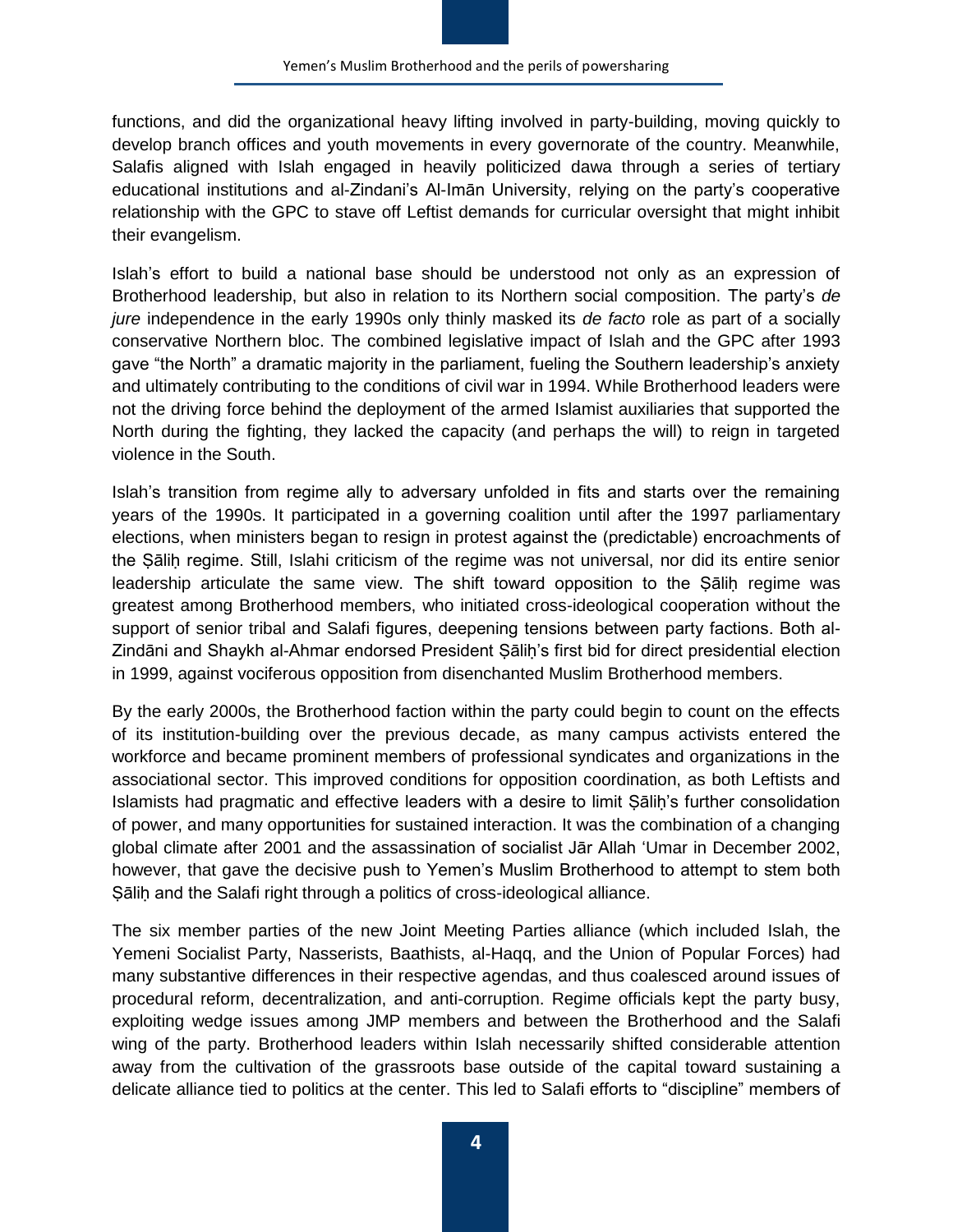the Brotherhood faction through campaigns of *takfir,* and even the development of a rival extrapartisan institution of Salafis bridging the gap between Islah and the ruling party. Brotherhood leaders, cognizant of this threat that Salafi defection from Islah would pose to their own political viability, were under considerable strain; while some pulled closer to the JMP as a means of political support against their rightward flank, others refused to back opposition policies that they feared would further alienate Salafis in the party, despite their own commitments. These internal conflicts contributed to the postponement of the 2009 parliamentary election.<sup>8</sup>

The agreement to delay the elections may well have been a decisive one for the JMP, and contributed further to the erosion of Muslim Brotherhood credibility on the ground. Closing down formal institutional channels by which Yemen's increasingly educated and urban population could pursue its grievances against the Sālih regime, the postponement occurred alongside the growth of alternative channels of contention and mobilization. Popular unrest arrived well ahead of the rescheduled elections, and neither the JMP nor Islah's Brotherhood leadership, was well positioned to respond.

#### **How Islahis Compared to Other Brotherhoods Before 2011**

Ideologically, the Brotherhood core of Islah can be characterized as republican and modernist in its outlook and priorities, advancing notions of citizenship that are non-sectarian, promoting some political equality for women, and most of all calling for accountable governance.<sup>9</sup> At the same time, non-Brotherhood pressures from within the party have meant that Islah as a whole has adopted positions and enacted policies that have sometimes been inconsistent with these principles, with Brotherhood leaders unable to fully advance such positions, or at least unwilling to bear the full costs of doing so. The establishment of the JMP exacerbated this tension. On the one hand, forming an alliance with Leftists and other non-Islamists left the Brotherhood vulnerable to critique by the Salafi right and its politics of *takfīr*. On the other hand, the formalization of the alliance gave Brotherhood members a network of allies and channels of support from outside the party, with which to balance against the demands of other factions within the party.<sup>10</sup>

This is both reflected in and amplified by the way in which different factions have taken responsibility for the party's political and evangelical roles. The Brotherhood exerted a strong

<sup>&</sup>lt;sup>8</sup><br>Lengthy extracts from a number of interviews with leading JMP figures at the time of the postponement are included here: Stacey Philbrick Yadav and Janine Clark, "Disappointments and New Directions: Women, Partisanship, and the Regime in Yemen," *HAWWA* 8 (2010): 83-88.

<sup>9</sup> As Muhammed Qaḥtān explained to Egypt's Al-Ahram, "There can be no compromising on this principle and the republican theory. At the very least, the Houthis have to say that they accept this. We need a nation state that offers partnership to all and in which every person is free in his beliefs. We are for democracy and the principle that the people are the source of power." Ahmed Eleiba, "Interview: Mohammed Qahtan, Senior Member of Yemen's al-Islah," *Al Ahram,* November, 27 2014, [http://english.ahram.org.eg/WriterArticles/NewsContentP/2/116588/World/Interview-](http://english.ahram.org.eg/WriterArticles/NewsContentP/2/116588/World/Interview-Mohammed-Qahtan,-senior-member-of-Yemens.aspx)[Mohammed-Qahtan,-senior-member-of-Yemens.aspx.](http://english.ahram.org.eg/WriterArticles/NewsContentP/2/116588/World/Interview-Mohammed-Qahtan,-senior-member-of-Yemens.aspx)

<sup>&</sup>lt;sup>10</sup>In individual (but significant and publicly-discussed) cases, there was demonstrable movement toward the political center by Brotherhood figures. A prominent feminist figure, for example, recalled that a well-known Islahi leader from the Brotherhood faction once participated in physically barring a bus of female students from reaching a research center devoted to gender studies at Sana'a University, and less than a decade later threatened to resign from the party unless the Brotherhood faction's more gender progressive positions were adopted by the whole. Interview with Raufa Hassan, 7 January 2009.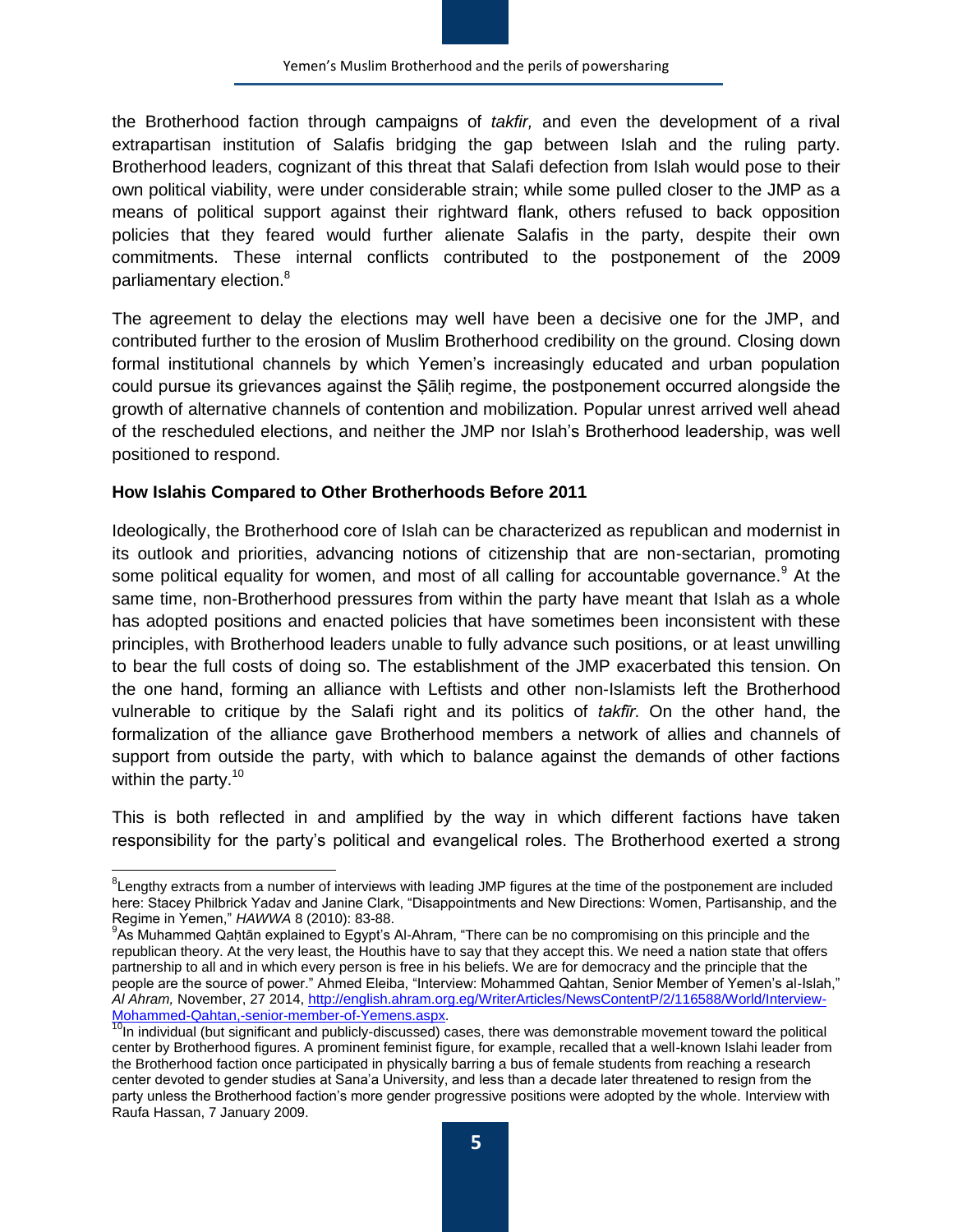grip on a complex set of intersecting institutions throughout the country, mobilizing the energies of students and many women activists through dedicated youth and women's branches. The growing power of this group was reflected in internal elections in the 2000s.<sup>11</sup> By contrast, the Salafi wing of the party played a larger role in the organization's dawa efforts through tertiary "scientific institutes" which were not formally under the control of the party and are better understood as "aligned" with Islah. These institutions posed a particular challenge to the Brotherhood in the 2000s, as they advanced a less republican and more sectarian agenda than that promoted by the JMP and were seen as enabling, if not encouraging, violence. The Houthi-Salafi conflict became something that Brotherhood Islahis could not fully disavow, but which many found counterproductive to the JMP's reform agenda. In the transitional period after 2011, this tension came to a dramatic head.

The centrifugal pressures that stem from the combined effect of the party's fragmentation and its alliances with ideological others mean that Islah's experience has differed from Brotherhood organizations that have maintained greater internal coherence and discipline. At its most polarized moment following the death of Shaykh al-Aḥmar in 2007 and through the delay of the 2009 elections, it seemed possible that Islah might split into a Brotherhood wing tied to the JMP and a Salafi organization, with the latter potentially aligning with the regime. The 2011 uprising, discussed in greater detail in the next section, nonetheless showed that when the opportunity for split presented itself, the party had some stickiness. The Salafi faction had an important opportunity to defect in 2011, but the benefits offered to Islah as a whole by the transitional process have helped to hold its disparate factions together, even if they have done nothing to resolve its characteristic fragmentation. Indeed, this fragmentation may have been essential to Islah's adaptability, allowing the party to be many things to many people in a time of great uncertainty.

#### **Islah in a Climate of Revolutionary Change, 2011-15**

As with other countries that experienced populist uprisings in 2011, Yemen's Muslim Brotherhood was not the primary driver of mobilization, but did secure a substantial share of power in the transitional process. For years, it was widely acknowledged by opposition and regime alike that Islah was the best-organized party in the JMP, making it the clearest voice of partisan opposition. As protest movements developed in Tunisia and Egypt, Yemen's JMP responded with tepid, reform-oriented "pink protests" designed to signal its position as a loyal opposition with reformist, not revolutionary, demands.<sup>12</sup> This focus on reform was out of sync

 $\overline{\phantom{a}}$ <sup>11</sup>Like Yemen's other major political parties, no internal elections have been held within Ișlāḥ since the 2011 uprising. This makes it difficult to assess the distribution of views within the party today, though a poll of partisan youth ahead of the National Dialogue Conference suggested that senior Brotherhood figures welcome youth mobilization more than youth voice. Ala Qassem, "Five Barriers to Youth Engagement, Decision-Making, and Leadership in Yemen's Political Parties," *Saferworld Briefing,* December 2013, accessed March, 13 2015,

[http://www.saferworld.org.uk/resources/view-resource/785-five-barriers-to-youth-engagement-decision-making-and](http://www.saferworld.org.uk/resources/view-resource/785-five-barriers-to-youth-engagement-decision-making-and-leadership-in-yemens-political-parties)[leadership-in-yemens-political-parties.](http://www.saferworld.org.uk/resources/view-resource/785-five-barriers-to-youth-engagement-decision-making-and-leadership-in-yemens-political-parties)

<sup>12</sup>Anthony Shadid, Nada Bakri, and Kareem Fahim, "Waves of Unrest Spread to Yemen, Shaking a Region," *New York Times*, January 28, 2011, accessed March, 24 2015,

[http://www.nytimes.com/2011/01/28/world/middleeast/28unrest.html?\\_r=1.](http://www.nytimes.com/2011/01/28/world/middleeast/28unrest.html?_r=1) According to my own discussions with members of the JMP at the time, the color-coding of the early protests in January 2011 were deliberately chosen to signal the "color of love," and to indicate that the JMP, unlike opposition activists in Tunisia, was calling for reform, not revolution.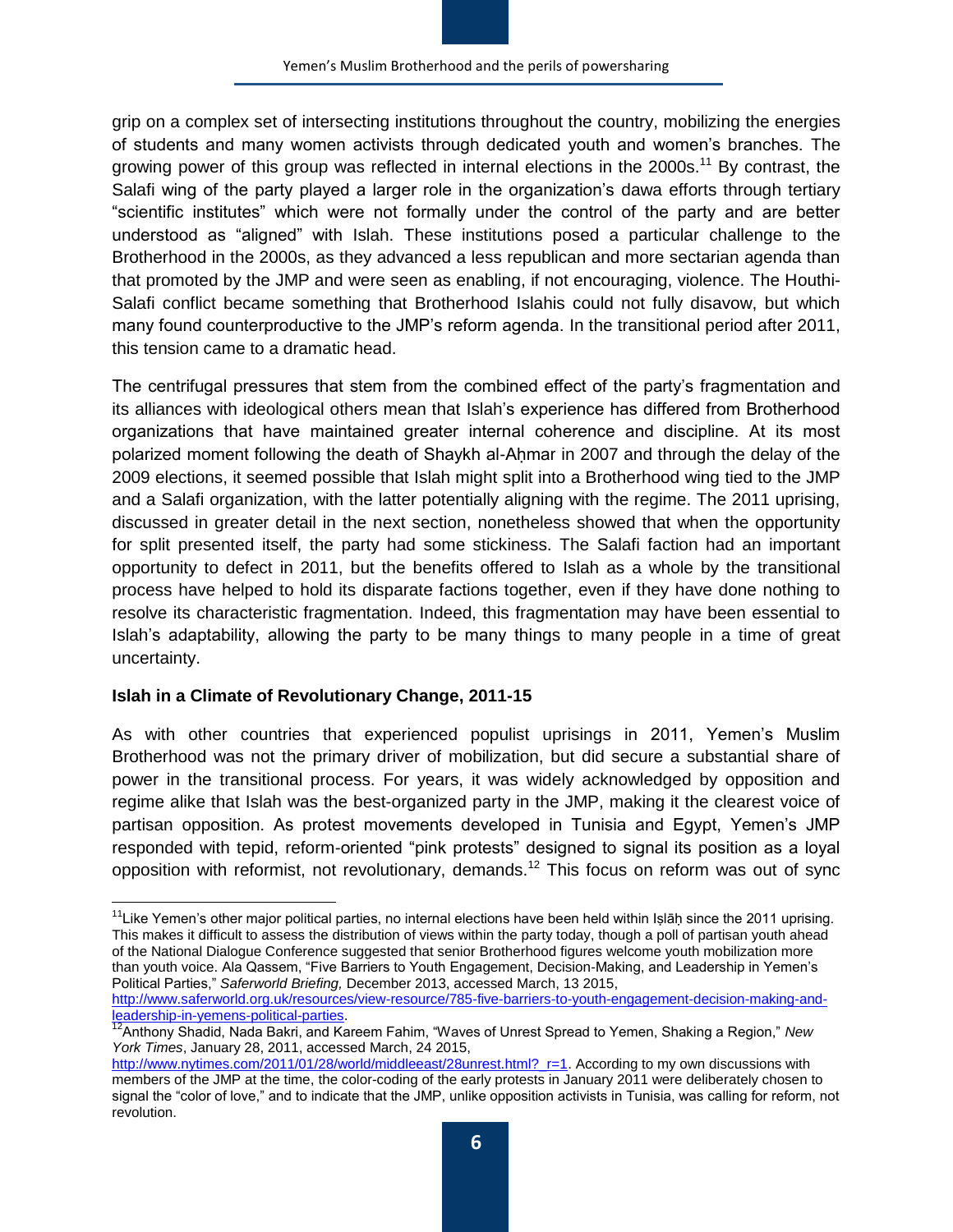with the aspirations of many young activists outside of the partisan framework, and while Brotherhood leaders participated in protests, they took a backseat as youth activists in "Change Square" and other protest squares throughout the country organized for Sālih's ouster. This diminution of the JMP's relevance (and by extension, the Brotherhoods' relevance) among protesters stood in stark contrast to international mediation efforts, which sought to work directly with organized opposition parties as representative of "the Yemeni people." Once it became clear that the Gulf Cooperation Council-backed transitional agreement would offer President Sālih and his associates legal immunity for crimes committed before and during the uprising, protesters began to target the JMP itself.<sup>13</sup>

With this shift in the protest movement came a concomitant shift in Brotherhood ties to its supporters, other factions in the party, and alliance partners in the JMP. Whereas Brotherhood leaders initially sought to piggyback on youth enthusiasm, Salafi militias soon began to work to control protest spaces and discourses, in alliance with some tribal militias. Members of the Houthi movement, who had until this point participated alongside other protest groups in a joint campaign against Ṣāliḥ loyalists, also began to bring weapons to the protest squares, and the collaborative relationship that had developed among some Islahī and Houthi youth began to degrade.<sup>14</sup> While the violence of Islahi and Houthi members in the squares pales in comparison to the warlike conditions that unfolded between tribal militias and factions of the armed forces aligned with and against Sālih outside of the capital, Islahi-Houthi skirmishes nonetheless contributed to the erosion of coherence within the central protests spaces, and laid foundation for substantial conflicts during the transitional period, armed and otherwise.

Alongside this deterioration, Islah generally, and the Brotherhood specifically, became the single greatest beneficiaries of the transitional agreement after former President Salih and his closest associates. The framework established by the Gulf Cooperation Council and later adopted by the United Nations hinged on a powersharing agreement between members of the JMP and the General People's Congress; as the largest and best-organized member of the JMP, Islah played an important role in brokering the JMP's appointments, and was thus in a position to heavily shape the "opposition" half of the transitional government.<sup>15</sup> Given the internal divisions within Islah, this disproportionate reliance on the JMP also offered centrist Brotherhood members a lifeline at a moment of particular weakness.<sup>16</sup>

That said, unlike Egypt or Tunisia, Yemen is not a case in which the Muslim Brotherhood has

 $\overline{\phantom{a}}$ 

<sup>13</sup>Erik Stier, "Saleh, Yemen Opposition Agree on Plan to Transfer Power," *Christian Science Monitor,* April, 26 2011, accessed March, 24 2015, [http://www.csmonitor.com/World/Middle-East/2011/0426/Saleh-Yemen-opposition-agree](http://www.csmonitor.com/World/Middle-East/2011/0426/Saleh-Yemen-opposition-agree-on-plan-to-transfer-power)[on-plan-to-transfer-power.](http://www.csmonitor.com/World/Middle-East/2011/0426/Saleh-Yemen-opposition-agree-on-plan-to-transfer-power)

 $14$ For an excellent account of the transformations that unfolded among partisan and independent youth during 11 months of protest, see: Laurent Bonnefoy and Marine Poirer, "The Structuration of the Yemeni Revolution: Exploring a Process in Motion," *Revue Française de Science Politique* 62, no. 5-6 (2012). Laurent Bonnefoy, Marine Poirer, and Jasper Cooper, trans. *Revue Française de Science Politique* 62, no. 5-6 : 131-150.

<sup>&</sup>lt;sup>15</sup>The JMP has always operated on a formal powersharing model internally, but Iṣlāḥi and non-Iṣlāḥi members have also long recognized Iṣlāḥ's disproportionate weight within the alliance. Under Saleh, members of the smaller parties in the JMP suggested that they have viewed their relationship with Islāh pragmatically, ceding some agenda-setting power to the larger party in exchange of its protection.

<sup>&</sup>lt;sup>16</sup>While Islāḥ's grassroots standing declined significantly over the 2000s, no other member of the JMP saw great grassroots gains, meaning that Islah's claim to popular leverage over the other JMP member parties was largely intact at the beginning of its shift into government in 2011.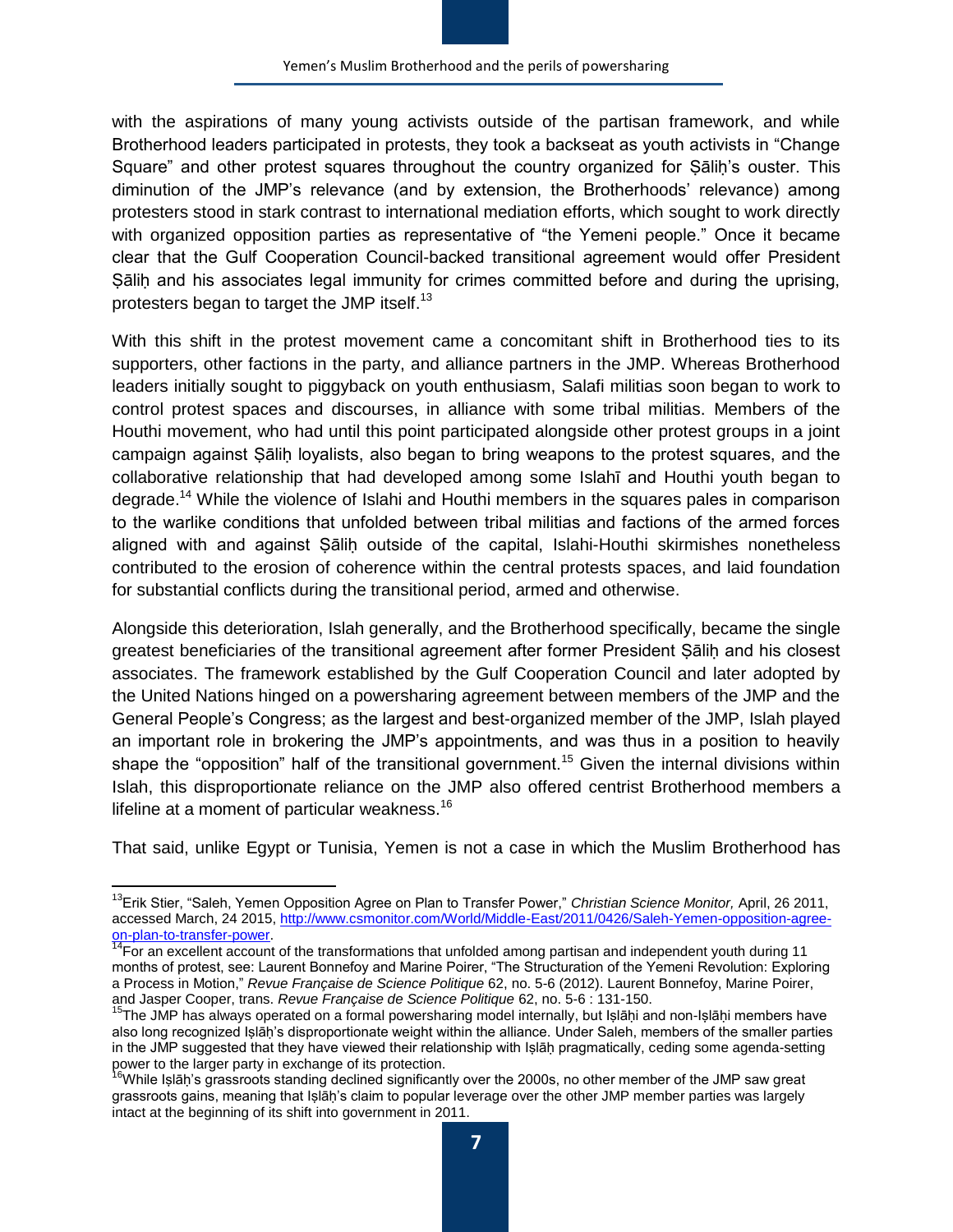governed as such. Instead, before the collapse of the protracted transition period in early 2015, Islah's Brotherhood members worked to gradually consolidate what hold they could over the institutions that would, theoretically, remake Yemen's political regime. The transitional framework focused at the top – it prioritized an uncontested presidential election over parliamentary elections or civil service reform, and it reallocated power primarily through the vehicle of the cabinet and ministerial portfolios.<sup>17</sup> Because the implementation mechanism (as the formal United Nations endorsement of the GCC agreement is known), stipulated that the terms of the agreement "may not be challenged before the institutions of the state," any opposition to its terms took a necessarily populist form.<sup>18</sup> This could be seen in dramatic acts of opposition ranging from the "parallel revolution," a series of sit-ins and coordinated workstoppages throughout the public sector,<sup>19</sup> to the Life March, in which tens of thousands of Yemenis walked hundreds of kilometers on foot in protest against the immunity law required by the transitional agreement and endorsed by the transitional government.<sup>20</sup> In these and in other cases, Brotherhood leaders, who had long campaigned in the name of political accountability, faced an acute credibility challenge as signatories to and beneficiaries of an agreement that blocked accountability in multiple ways. Islahis were thus in an ambivalent position. $21$  On the one hand, leaders attempted to maintain ties to protesters and to retain the mantle of opposition; on the other hand, as a part of the transitional government, Islah played a substantive role in suppressing new forms of dissent, including through the use of force against unarmed protesters.<sup>22</sup>

Even as its role of representative of "the opposition" was foundering in the streets, the GCC framework guaranteed Islah a substantial role in the National Dialogue Conference (NDC). Designed as the centerpiece of the transitional process, the NDC was intended to more inclusively address thorny issues that fell outside of the reasonably narrow scope of the transitional powersharing agreement.<sup>23</sup> It included nine working groups stipulated in the agreement, but Islah was particularly active – and polarizing – in two: the Sa'da committee, and the Rights and Freedoms committee. It was in this context that Islah's internal fissures were

 $\overline{a}$  $17$ UNDPA, 3-5.

<sup>&</sup>lt;sup>18</sup>United Nations Department of Political Affairs, "Agreement on the implementation mechanism for the transition process in Yemen in accordance with the initiative of the Gulf Cooperation Council (GCC)," December, 5 2011, accessed March, 13 2015, [http://peacemaker.un.org/yemen-transition-mechanism2011.](http://peacemaker.un.org/yemen-transition-mechanism2011)

<sup>19</sup>Abubakr Al-Shamahi, "New 'Parallel Revolution' Against Corruption," *Al Jazeera,* January, 2 2012, accessed March, 24 2015[, http://www.aljazeera.com/indepth/opinion/2012/01/201211114410857143.html.](http://www.aljazeera.com/indepth/opinion/2012/01/201211114410857143.html)

<sup>&</sup>lt;sup>20</sup>Media coverage of the Life March, in which tens of thousands of Yemenis walked 264k over the course of four days, was muted, but Yemeni activists and journalists at the #SupportYemen media collective and Global Voice, among others, made ample use of social media and citizen journalism to document the events. See

<http://lifemarch.supportyemen.org/> and "Yemen: The Amazing Life March Arrives in Sanaa," *Global Voices*, December, 24, 2011[, http://globalvoicesonline.org/2011/12/24/yemen-the-amazing-march-of-life-arrives-in-sanaa/](http://globalvoicesonline.org/2011/12/24/yemen-the-amazing-march-of-life-arrives-in-sanaa/) for examples. Yemeni analyst Atiaf al-Wazir covered the event for Muftah here: Atiaf al-Wazir, "In Yemen, the Life March Revives the Debate on Immunity for Saleh," *Muftah*, December, 22, 2011, accessed March, 12 2015, [http://muftah.org/in-yemen-the-life-march-revives-the-debate-on-immunity-for-saleh/#.VaAvgPPD\\_5q.](http://muftah.org/in-yemen-the-life-march-revives-the-debate-on-immunity-for-saleh/#.VaAvgPPD_5q)

<sup>21</sup>Farea al-Muslimi, "Yemen's Brotherhood: Early Losses and an Unknown Future," *Al-Monitor,* September, 25 2013, accessed March, 24 2015, [http://www.al-monitor.com/pulse/originals/2013/09/yemen-brotherhood-losses-unknown](http://www.al-monitor.com/pulse/originals/2013/09/yemen-brotherhood-losses-unknown-future.html)[future.html#](http://www.al-monitor.com/pulse/originals/2013/09/yemen-brotherhood-losses-unknown-future.html)

<sup>22</sup>"Protests Continue Over 'Life March' Killings," *Yemen Times,* December, 26 2011, accessed March, 24 2015, [http://www.yementimes.com/en/1532/news/146/Protests-continue-over-%E2%80%98Life-March%E2%80%99](http://www.yementimes.com/en/1532/news/146/Protests-continue-over-%E2%80%98Life-March%E2%80%99-killings.htm) [killings.htm.](http://www.yementimes.com/en/1532/news/146/Protests-continue-over-%E2%80%98Life-March%E2%80%99-killings.htm)

<sup>23</sup>Farea al-Muslimi, "Deadlocked Yemen," *Sada, Carnegie Endowment for International Peace,* June, 20 2013, accessed March, 19 2015, [http://carnegieendowment.org/sada/2013/06/20/surmounting-southern-stalemate/gb6g.](http://carnegieendowment.org/sada/2013/06/20/surmounting-southern-stalemate/gb6g)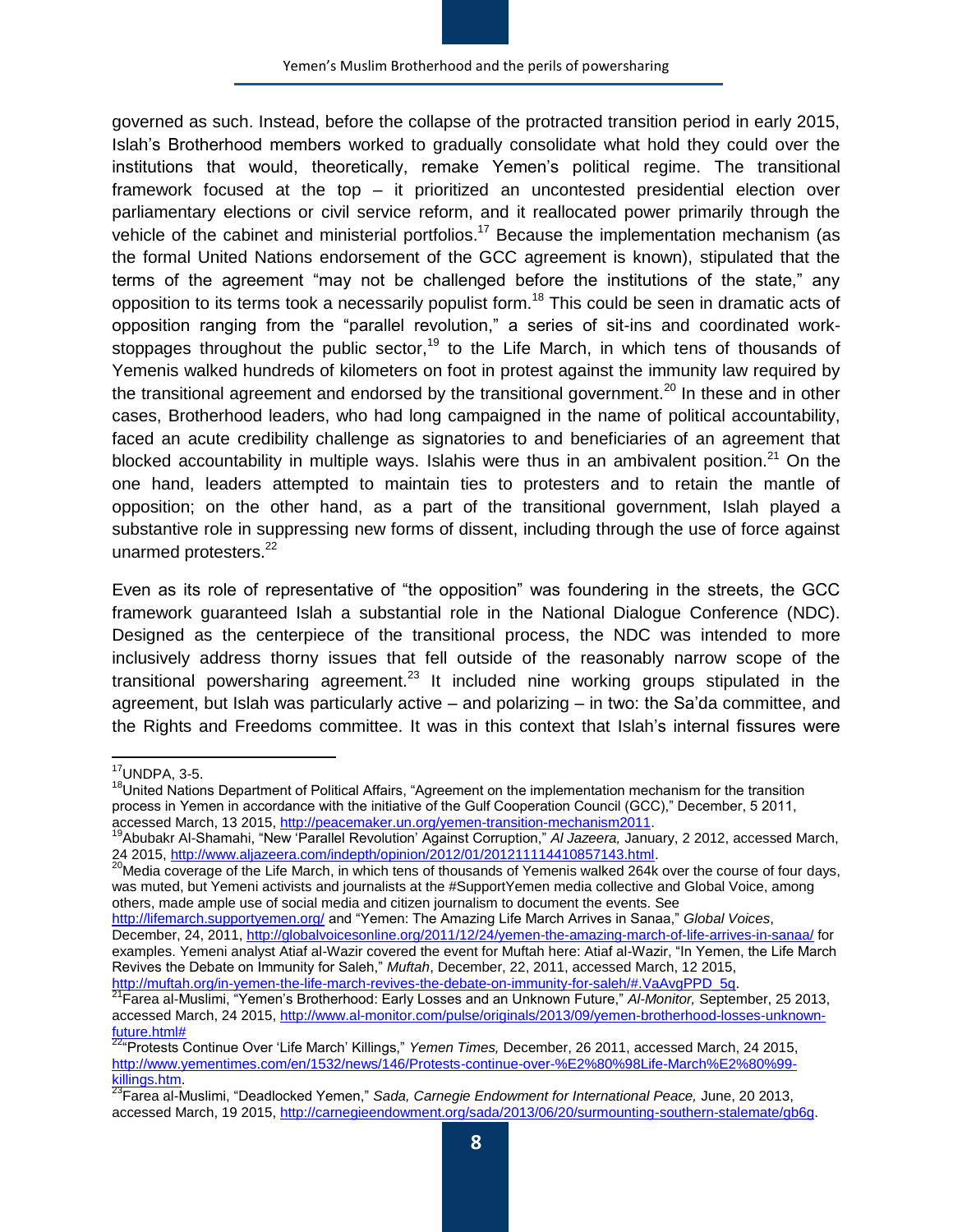most evident, with the party's delegates pursuing more ideologically polarizing positions than the Brotherhood in the transitional government, with NDC delegates responding to pressures from their right flank. This pressure was intensified by the formation in June 2012 of a distinctive Salafi party, the Rāshad Union, which had no role in the transitional government but was able to exert a rightward pull in committee sessions of the NDC by caucusing with Islah.

The substantive sticking points in both groups were ideological, and related to familiar issues that many Islamist parties engage: the status of sharia in the country's legal system, the rights of women and non-Muslims relative to Muslim men, and issues of religious freedom. In the case of the Sa'da working group, the conflict between Islahis and Houthis paralleled in committee sessions the armed conflict that was developing and would escalate between militias aligned with both groups in the city of Dammāj and throughout Amrān in 2013 and into 2014; their work was so stymied that the committee's final report was substantially delayed.<sup>24</sup> As armed conflict between rival militias escalated, Islahis and Salafi allies outside of the party sought to frame themselves as underdogs to mobilize anti-Houthi (and, in some quarters, anti-Zaydī) sentiment.<sup>25</sup> The end of the NDC raised the stakes for the Houthis, as they lost the only formal institutional voice they were afforded by the transitional framework and were thus returned to their position as political outsiders. It was in this context that they pushed to revisit the GCC framework in its entirety, and that Yemen found itself on the path to war.

#### **Islaḥ Under Conditions of War**

The breakdown of the GCC transitional framework began well before Houthi militants arrived in San'a in September 2014, and is as much a story of the outsized empowerment of the Brotherhood faction within Islah and the dynamics of an unaccountable transitional framework than it is about the ambitions of the Houthi movement. This is particularly evident in the explicit targeting of Islahis and Islah-affiliated institutions by Houthi militants, as senior Brotherhood figures (but not Sunnis, generally) were detained, prevented from traveling, and harassed in other ways.<sup>26</sup> Brotherhood figures maintained a commitment to non-violence in the capital, but outside of San'a, they were neither able to exercise much influence over Salafi militias, nor to offset the sectarian polarization that came from an increasingly aggressive campaign of violence by AQAP. A conflict that was largely institutional became, over a series of months, almost intractably ideological.

The breakdown of the transitional process also paralleled shifting fortunes for the Muslim Brotherhood on a regional level, as well as the rise of the Islamic State. Despite the threat of a republic on its borders, in 2011 the GCC made space for Islah for two central reasons. First, while the member parties of Yemen's JMP were universally undesirable in ideological terms,

 $\overline{\phantom{a}}$ <sup>24</sup>Arab Center for Research and Policy Studies, "Outcomes of Yemen's National Dialogue Conference: A Step Toward Conflict Resolution and State-Building?" *Arab Center for Research & Policy Studies*, February, 2014, accessed March, 19 2015, [http://english.dohainstitute.org/file/get/a6de2897-5e7e-417d-953a-90f10a527da9.pdf.](http://english.dohainstitute.org/file/get/a6de2897-5e7e-417d-953a-90f10a527da9.pdf) <sup>25</sup>Nasser Arrabaye. "National Dimensions of the Saada Conflict." *Sada, Carnegie Endowment for International Peace*, November, 26 2013, accessed March, 19 2015, [http://carnegieendowment.org/sada/2013/11/26/national-dimensions-](http://carnegieendowment.org/sada/2013/11/26/national-dimensions-of-saada-conflict/guol)

[of-saada-conflict/guol.](http://carnegieendowment.org/sada/2013/11/26/national-dimensions-of-saada-conflict/guol)

<sup>&</sup>lt;sup>26</sup>Khalid al-Karimi, "Islah Appoints Arrested Members as Dialogue Representatives," *Yemen Times, M*arch, 16 2015, accessed March, 19 2015, [http://www.yementimes.com/en/1868/news/4970/Islah-appoints-arrested-members-as](http://www.yementimes.com/en/1868/news/4970/Islah-appoints-arrested-members-as-dialogue-representatives.htm)[dialogue-representatives.htm.](http://www.yementimes.com/en/1868/news/4970/Islah-appoints-arrested-members-as-dialogue-representatives.htm)